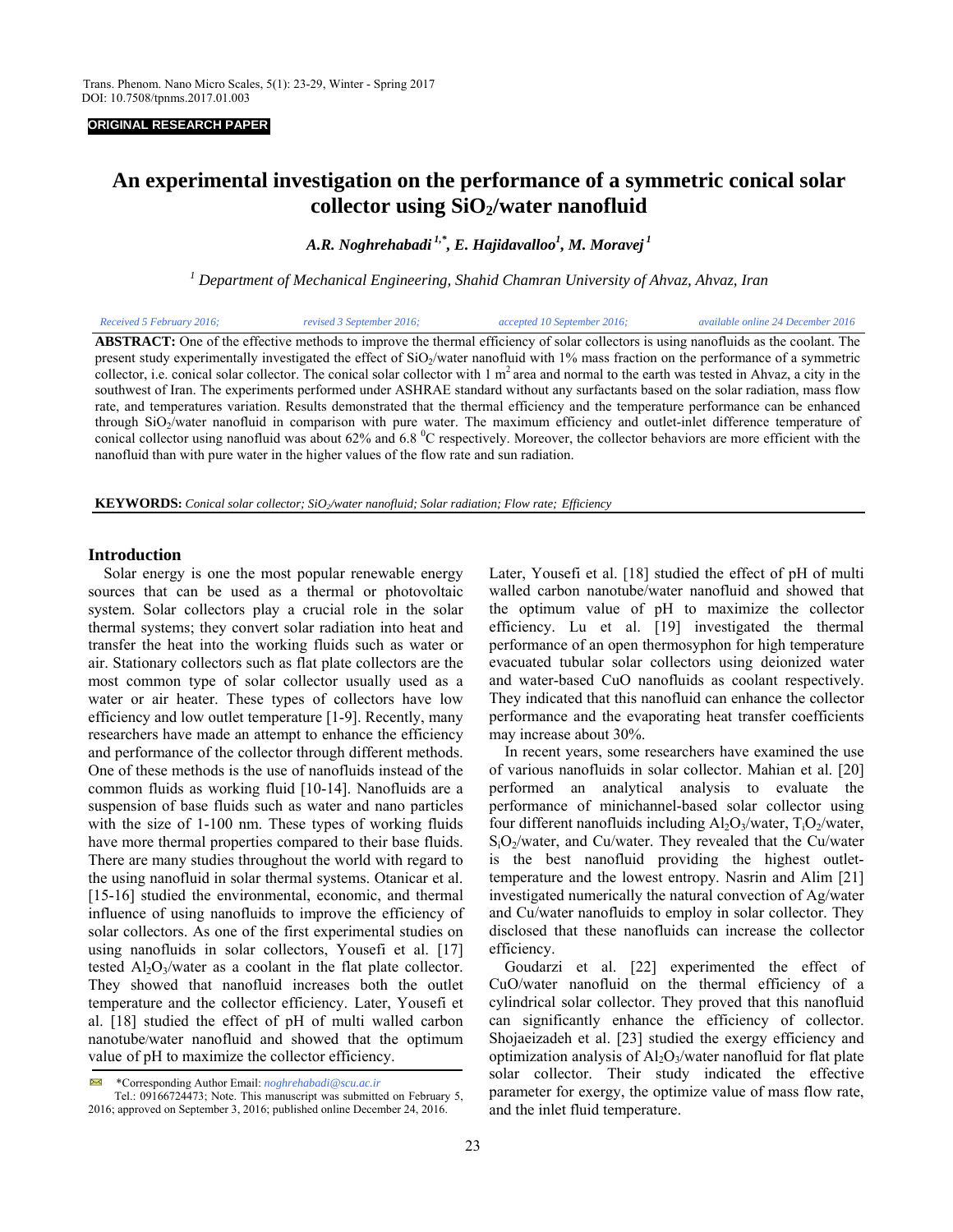## **Nomenclature**

 $T_i$  Inlet fluid temperature of solar collector  $(K)$  $A_c$  Surface area of solar collector  $(m^2)$  $T_0$  Outlet fluid temperature of solar collector  $(K)$  $C_p$  Heat capacity(J/Kg k)  $T_{o,i}$  Collector outlet initial coolant temperature (K) DT Difference between inlet-outlet temperatures (<sup>0</sup> C)  $T_{0,\tau}$  Collector outlet coolant temperature after time t (K)  $F_R$  Heat removal factor  $U_1$  Overall loss coefficient of solar collector (W/m<sup>2</sup> K)  $F_R$  Heat removal factor  $U_1$  Overall loss coefficient of solar collector  $(W/m^2 K)$  $G_T$  Global solar radiation (W/m<sup>2</sup>) ) **Greek Symbols** m Mass flow rate  $(Kg/s)$   $\alpha\tau$  Absorption-transmittance product  $Q_u$  Rate of useful energy gained (W)  $\eta_i$  Instantaneous collector efficiency  $S_n$  Uncertainty of efficiency (%)  $\tau$  Time constant of conical collector  $T_a$  Ambient temperature (K)

Gupta et al. [24] investigated a low temperature of  $Al_2O_3/water$  nanofluid based on the direct absorption solar collector. They showed that the use of this nanofluid as coolant can improve the optical and thermo physical properties resulting in an increase in the collector efficiency.

 Having all these in the mind, the purpose of the present study was to experimentally investigate the effect of one of the stable nanofluids on the efficiency of a symmetric collector. In so doing, water and  $S_iO_2$ /water nanofluid with 1% mass fraction tested on a symmetric collector as coolant. The symmetric collector was a 3-D collector with conical geometry having equal sides named Conical Solar Collector. The efficiency enhancement of the collector experimentally investigated and the effect of several conditions such as flow rate discussed.

# **Materials and methods**

# Experimental setup

The schematic of experimental setup is shown in Figure 1. Setup consisted of a square conical collector, piping, a pump, nanofluid storage tank, and some measurement instruments. The conical collector was built by the authors and tested at Shahid Chamran University of Ahvaz, Iran (latitude is  $31^{\circ}$  19' 16" N and longitude is  $48^{\circ}$  40' 16" E). The pictures of the solar collector and the setup are shown in Figure 2 and Figure 3. The specifications of the collector are illustrated in Table 1.



**Fig. 1.** The schematic of the experiment

**Fig. 2.** Piping and covering install on conical solar collector

**Table 1**  Specifications of the conical collector.

| Specification                       | Dimension | Unit |
|-------------------------------------|-----------|------|
|                                     |           |      |
| Diameter of absorber (conical body) | 0.6       | m    |
| Absorber area                       | 1.0       | m2   |
| Absorber height (Con altitude)      | 1.07      | m    |
| Absorber thickness                  | 1.5       | mm   |
| Frame (totally glass)               | $t = 4$   | mm   |
| Pipe                                | $D=6.2$ , | mm   |
|                                     | $t=1.1$   |      |
| Weight                              | 34        | Кg   |
| Insulation (Polystyrene and wood)   | $t=20$    | mm   |



**Fig. 3.** The conical solar collector in setup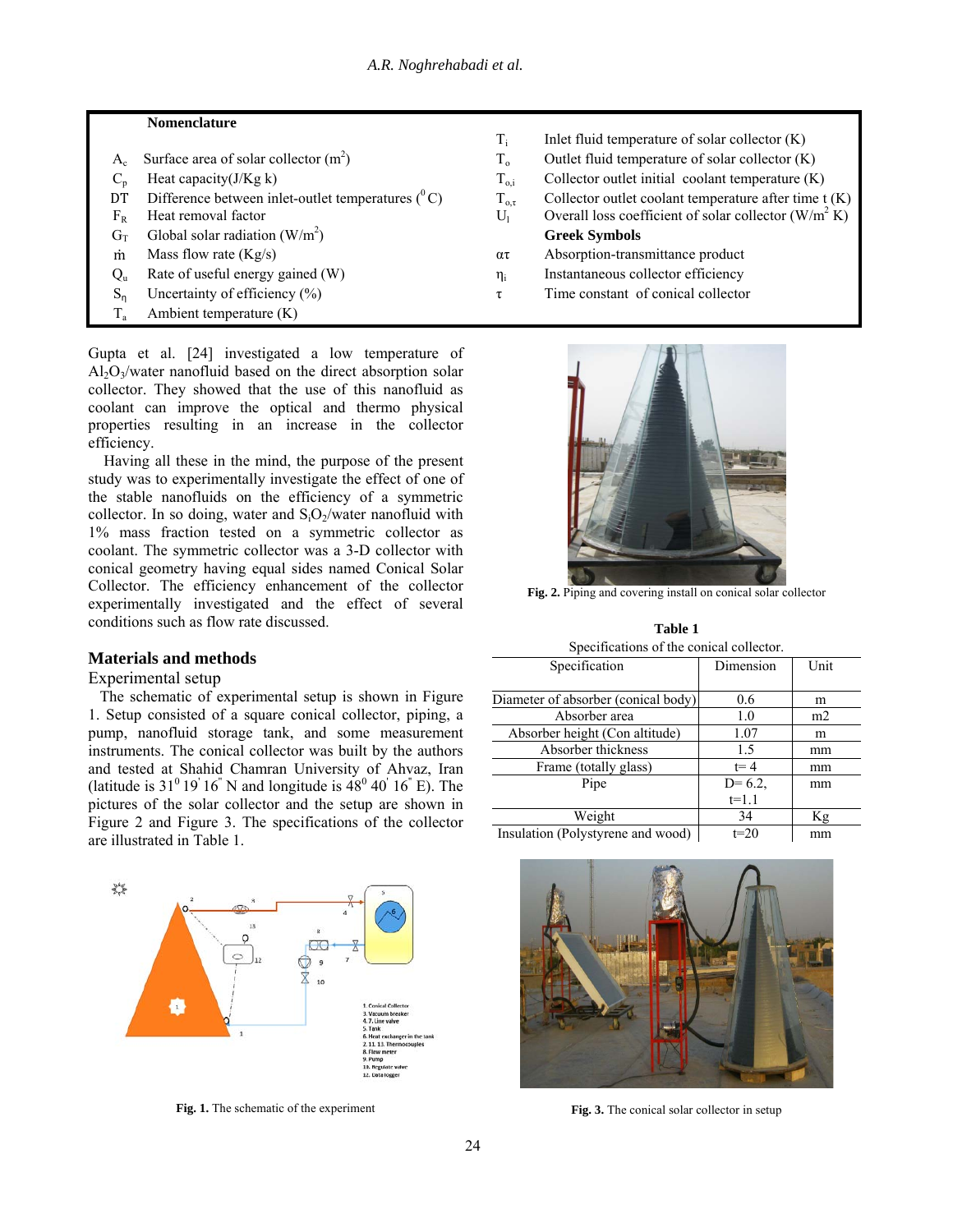To measure the thermal efficiency of the collector, two K type thermocouples placed at the inlet and outlet of the collector and one K thermocouple used to log ambient temperature. The thermocouples connected to two data loggers (ktt310-kimo data logger). A diaphragm pump (Soft Water Pump) maximum mass flow rate 3 lit/min used to circulate the working fluid, i.e. water or nanofluid, inside the system. The solar radiation measurement implemented by a TES 132 solar meter type.

## Preparation of nanofluid

The  $SiO<sub>2</sub>/water$  nanofluid prepared in a two-step process so that nano particles were produced first and then the nanofluid.  $S_iO_2$  nanoparticles (EVOTIK Industries) with 99.99% purity and average diameter about 12 nm employed. Figure 4 shows the TEM images of this nanoparticles. Following the process, these particles suspended in the water as the base fluid. According to the value of fraction, a certain amount of nano particles blended with fresh water in a vertical mixer without any surfactant. Later, the homogenizer device provided the homogeneous suspension of nanoparticles and water. At the end, the suspension was inserted in an ultrasonic bath for about 60 minutes to prepare the nanofluid with minimum aggregation of nano particles and to improve dispersion behavior.

 All the preparation process was done in Nanofluid Laboratory of Shahid Chamran University of Ahvaz. Concerning the nanofluid stability during the operating time, the apparent of the nanofluid during the day test is taken into account. The nanofluid is prepared every day using ultrasonic bath to break down the agglomeration between nanoparticles and to minimize the sedimentation.

#### **Testing method**

 To test the thermal performance of collector, ASHRAE Standard 93-86 [25] is certainly the one most often used to evaluate the performance of stationary solar collectors. The thermal performance of the solar collector is determined by obtaining the values of instantaneous efficiency for different combination of incident radiation, ambient temperature, and inlet fluid temperature.

 This requires an experimental measurement of the rate of incident solar radiation as well as the rate of energy in addition to the working fluid as it passes through the collector, all under steady state or quasi-steady-state conditions [4].

# Time constant

 One of the collector specifications is time constant that can be used as a heat capacity of the collector. This parameter introduces the time reaction of the solar collector to evaluate the collector transient behavior. The time constant of a collector is the time needed for the coolant leaving the collector to reach 63% of its final steady state value after a step change in incident radiation [17], [26].

$$
\frac{T_{O,\tau} - T_i}{T_{O,i} - T_i} = \frac{1}{e}
$$
\n<sup>(1)</sup>

Where  $T_{O,\tau}$  is the outlet coolant temperature of the collector after time t,  $T_{0,i}$  is the outlet initial coolant temperature of the collector, and  $T_i$  is the inlet temperature of the collector.



**Figure. 4.** Nanofluid preparation process



Figure. 5. TEM images of S<sub>i</sub>O<sub>2</sub> nanoparticles

## Time attempt

 According to ASHRAE Standard 93-86, steady-state should be prepared during the data period and a specific time interval prior to the data period, which is called predata period [25, 26]. To reach the steady-state conditions, the mass flow rate and irradiation must be within  $\pm 1\%$  and  $\pm 50$ W/m<sup>2</sup> respectively. Besides, the outdoor ambient temperature must not be more than  $\pm 1.5$ K, and the inlet temperature must be within  $\pm 0.1$ K for the entire test period.

#### Governing equation

 ASHRAE Standard 93-86 suggests performing the tests in various inlet temperatures. After the steady state conditions, the data for each test were average and used in the analysis as a single point while the other data rejected. As the inlet and outlet fluid temperatures and mass flow rate of the water were measured, the useful energy could be calculated using equation 2. The useful energy could also be expressed in terms of the energy absorbed by the absorber and the energy lost from the absorber as given by equation 3.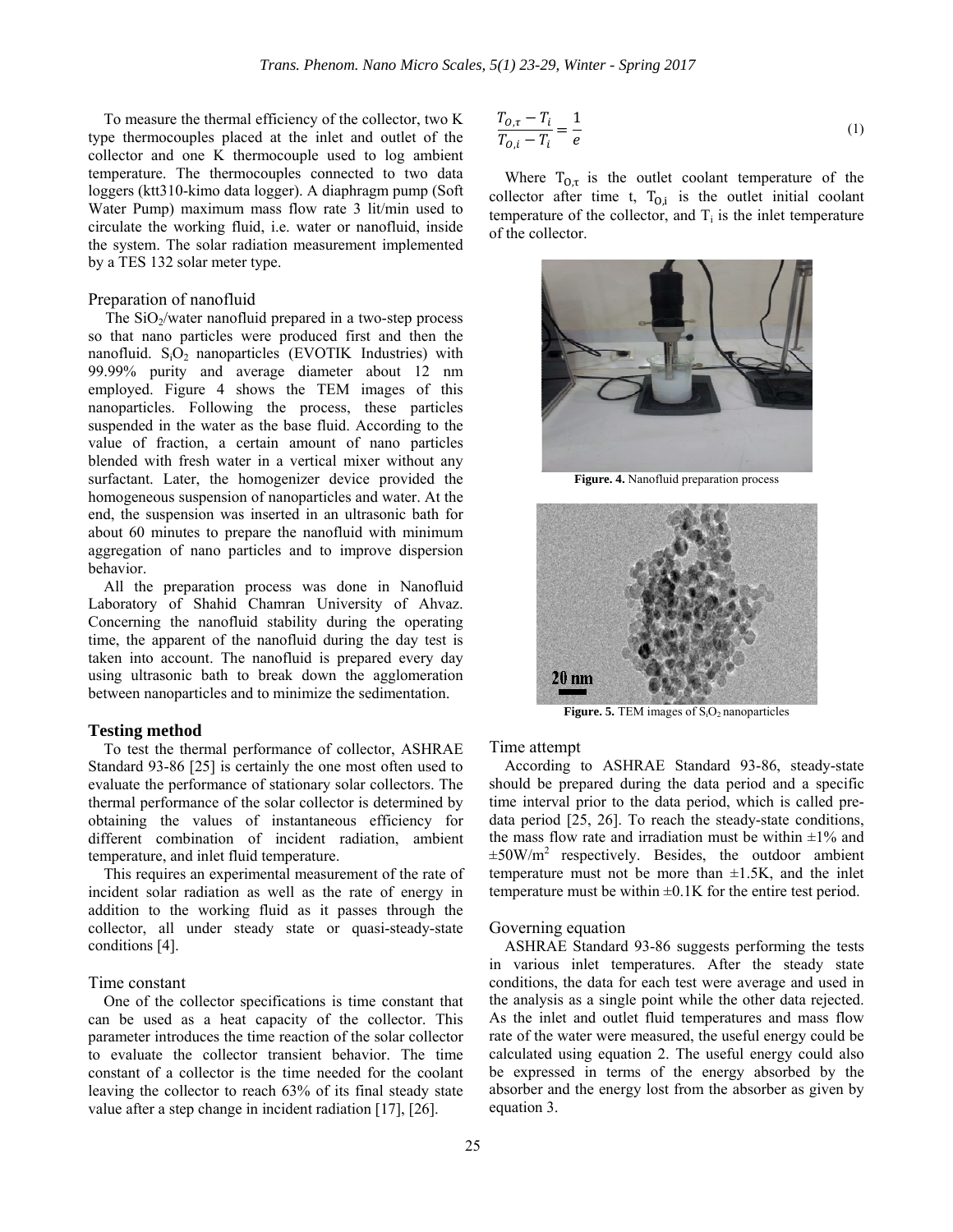$$
Q_u = \dot{m}C_p(T_o - T_i) \tag{2}
$$

$$
Q_u = A_c F_R [G_T(\tau \alpha) - U_L (T_i - T_a) \tag{3}
$$

Where  $Q_u$  is the rate of useful energy gain (W), m is the mass flow rate (Kg/s),  $C_p$  is the heat capacity of the coolant such as water or nanofluid (J/kg K),  $T<sub>o</sub>$  is the outlet fluid temperature of solar collector  $(K)$ ,  $A_c$  is the surface area of solar collector (m<sup>2</sup>),  $F_R$  is the heat remove factor, (τα) is the absorption-transmittance product,  $G_T$  is the global solar radiation (W/m<sup>2</sup>),  $U_L$  is the overall loss coefficient of the solar collector (W/m<sup>2</sup> K), and  $T_i$  and  $T_a$  are the inlet fluid temperature of the solar collector (K) and the ambient temperature (K) respectively.

 The heat capacity of nanofluid determined by equation 4 [24, 27, 28].

$$
C_{p,nf} = C_{p,np}(\varphi) + C_{p,bf} (1 - \varphi) \tag{4}
$$

Where  $C_{p, np}$  is the heat capacity of nanoparticles (for  $S<sub>i</sub>O<sub>2</sub>$  is 765 J/kg K),  $\varphi$  is the volume fraction of nano particles and  $C_{p,bf}$  is the heat capacity of water as the base fluid (4180 J/kg K) [29].

 The instantaneous collector efficiency is calculated by relation between useful energy gained to the incident solar energy through the equation 5 and 6.

$$
\eta_i = \frac{Q_u}{A_c G_T} = \frac{\dot{m} C_p (T_o - T_i)}{G_T} \tag{5}
$$

$$
\eta_i = F_R(\tau \alpha) - F_R U_L \left( \frac{T_i - T_a}{G_T} \right) \tag{6}
$$

 If the collector tested near the normal incident conditions, then  $F_R U_L$  and  $F_R(\tau \alpha)$  are constant for the range temperatures tested. According to equation 6, a straight line would be resulted when the efficiency values obtained from the averaged data plotted against  $(T<sub>i</sub> T_a/G_T$ . In this line,  $F_R(\tau\alpha)$  is the intersection of the line with vertical axis.

 This point indicates the maximum value of efficiency occurring when the inlet fluid temperature of the collector is equal to the ambient temperature. The line slope is equal to  $F_R U_L$  showing the energy loss from the solar collector. The intersection of the line with horizontal axis is called stagnation point. At this point, the efficiency of the collector is zero happening when no fluid flows via the collector.

Experimental uncertainty analysis

 According to ASME guidelines, there exist no absolute measurements and errors in every experimental measurement.

 Some of the usual sources of error are: the errors of calibration, data recording errors, and the unsuitable

instruments. The uncertainty of the experimental results was calculated by the following ASME guidelines on reporting uncertainties in experimental measurements based on the deviation in experimental parameters [24, 30]. Errors in the flow rate measurement, temperature measurement, and solar radiation measurement are the main components of uncertainty in the collector efficiency. The uncertainty results of the measurements including all the sources of errors are revealed in Table 2. It should be mentioned that the final calculated value of the uncertainty of ∆T is presented in percentage which is derived from inlet and outlet temperatures uncertainty.

| Table 2                                            |
|----------------------------------------------------|
| The uncertainty results of the study measurements. |

| Parameter                       | Uncertainty $(\% )$ |  |
|---------------------------------|---------------------|--|
| Volumetric flow rate            | $\pm 1.6$           |  |
| Solar radiation                 | ±6.5                |  |
| Difference between inlet-outlet | $\pm 1$ 2           |  |
| temperatures                    |                     |  |

 The combined uncertainty to calculate the collector efficiency,  $S_n$ , was determined by the root sum square method (RSS), based on equation 5.

This analysis is as equation 7. The errors in  $C_p$  and  $A_c$  are assumed negligible.

$$
\left(S_{\eta}\right)^{2} = \left[\left(\frac{\Delta m}{m}\right)^{2} + \left(\frac{\Delta((T_{o} - T_{i}))}{(T_{o} - T_{i})}\right)^{2} + \left(\frac{\Delta G}{G}\right)^{2}\right] \tag{7}
$$

 In the calculation of the collector efficiency, the maximum uncertainty was approximately 6.8% at several tests.

## **Results and discussion**

 The experimental results consist of performance, temperatures variation, and the effect of mass flow rates in the conical solar collector using pure water and  $SiO<sub>2</sub>$ /water nanofluid.

 All the data tested in a quasi-steady state condition and the collector tilt angle was  $90^\circ$ . The tests on the collector have been taken place for many days from 8 AM to 5 PM on the spring season, 2015 and the data have been logged every 15 minutes. The experimental results are presented in the form of graphs and tables describing the collector efficiency and temperatures.

#### Effect of incident solar radiation

 As mentioned before, the experiments have been performed for many days but the data collected on those days when the sky was clear. The following chart is similar to some of the studied performed before by other researchers [31]. Figure 6 divulges the solar radiation on one of the test days that have suitable and normal radiation for the tests.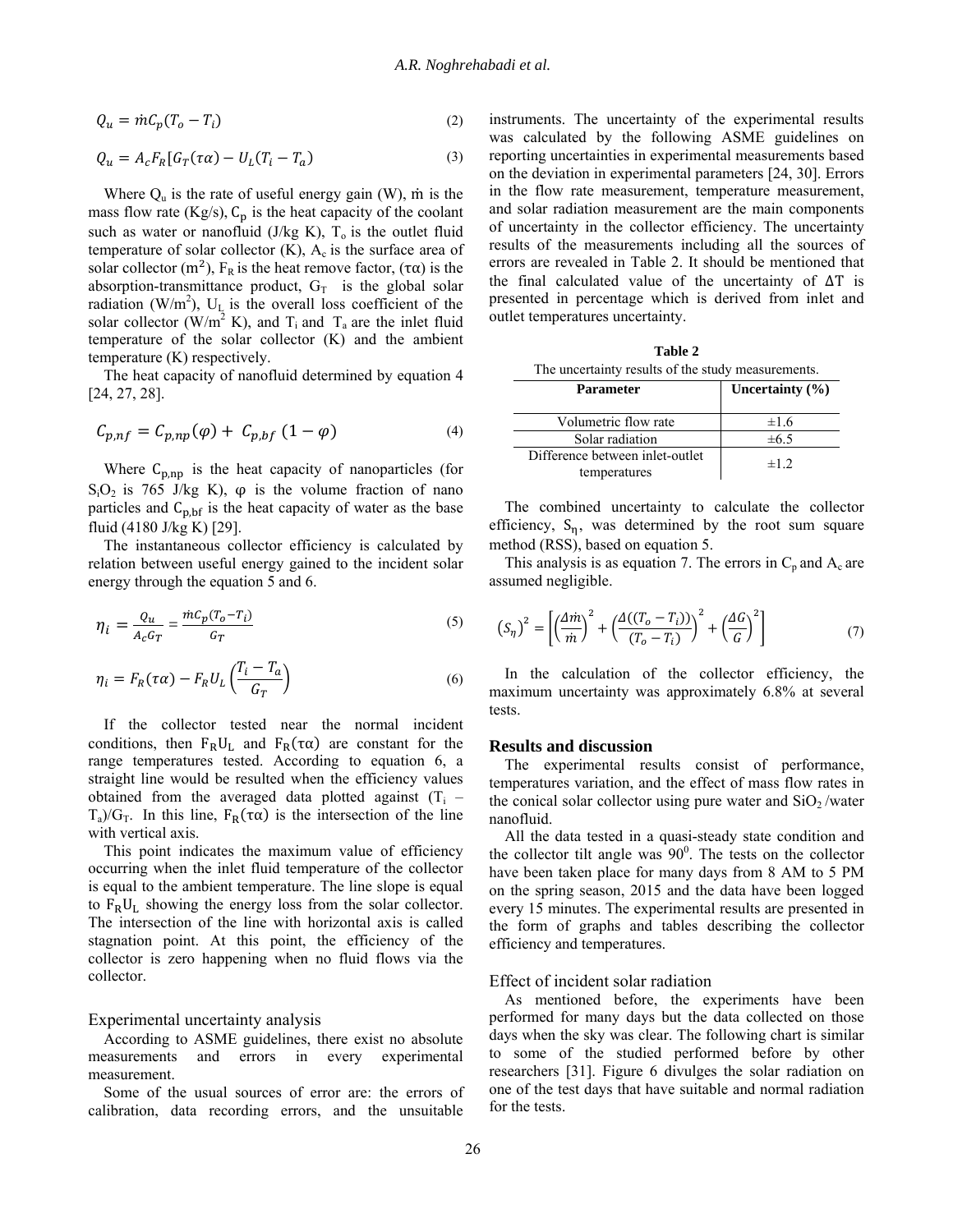

**Fig. 6.** The experimental data of solar radiation on one of the test days



**Figure. 7.** The influence of incident solar radiation on the collector efficiency using SiO2 /water nanofluid and water as coolant

 Figure 7 illustrates the effect of incident solar radiation on the conical solar collector.

 According to the figure, it is obvious that the efficiency of the collector is not sensitive to the incident solar radiation when the collector uses water as the coolant. On the other hand, the effect of the incident radiation is visible when the nanofluid is used as the coolant. This behavior can be explained by the properties of nanofluids such as brownian motion which can be explained as the more receivable energy in nanofluids causing the ability of heat transfer to be increased [32, 34].

Efficiency comparison between water and nano -fluid

 Figure 8 indicates the efficiency of conical solar collector for two working fluids: pure water and  $SiO<sub>2</sub>$  /water nanofluid.

 As shown in the figure, the collector efficiency is in the near range in both coolants.

Although  $SiO<sub>2</sub>$  /water nanofluid is more efficient than pure water, the difference is not that big; one of the main reasons is that the thermal conductivity of  $SiO<sub>2</sub>$  is not so larger than water [29, 32-34].

The values of  $F_R U_L$  and  $F_R(\tau \alpha)$  of the conical collector for water and nanofluid are shown in Table 3.



**Fig. 8.** Efficiency versus  $(T_i - T_a)/G_T$  curve for SiO<sub>2</sub>/water nanofluid and pure water

| וחו<br>к<br>n |
|---------------|
|---------------|

 $F_R U_L$  and  $F_R(\tau \alpha)$  of the conical collector for water and nanofluid.

| coolant   | $F_R(\tau\alpha)$ | $F_\text{\tiny R} U_\text{\tiny I}$ | DΖ    |
|-----------|-------------------|-------------------------------------|-------|
| water     | 0.601             | 9.601                               | 0.989 |
| nanofluid | 0.623             | 7.598                               | 0.986 |

The effect of the flow rate

Both water and  $SiO<sub>2</sub>$  /water nanofluid are tested for different mass flow rates to evaluate their influences. To control the flow rate of working fluid, a regulating valve was used.

 The range of flow rate was 0.35 to 2.8 lit/min. To find the effect of flow rates on the collector efficiency, several tests were performed and the best experimental data was selected. The efficiency variation versus the flow rates for water and  $SiO<sub>2</sub>$  /water nanofluid, with 1% mass fraction, were presented in Figure 9.

 According to the figure, the efficiency of the collector increases via increasing the flow rate using both coolants i.e. water and  $SiO<sub>2</sub>$  /water nanofluid. This trend is in line with the experimental works of Cristofari et al. [35] and Minsta et al. [31] in that they studied the influence of the mass flow rate on a solar collector. They concluded that the collector efficiency increases through increasing the higher mass flow rate. The figure also shows that the efficiency is more increased by the nanofluid than by the pure water. This trend can be described by the motion properties of nanofluids [36-38]. It is worth noting that the corresponding Reynolds number in this range of flow rates is between 2700-22000.

 Figure 10 shows the difference between inlet-outlet temperatures (DT) while the flow rate is increasing. Moreover, it can be observed when the flow rate is increased, DT is decreased.

 In the low values of the flow rate, the behaviors of pure water and  $S_1O_2/water$  nanofluid are similar; however, in higher values of the flow rate, the slope line of DT line for nanofluid is smaller than the pure water. Accordingly, it signifies that the collector with  $S_iO_2$ /water nanofluid has better thermal behavior.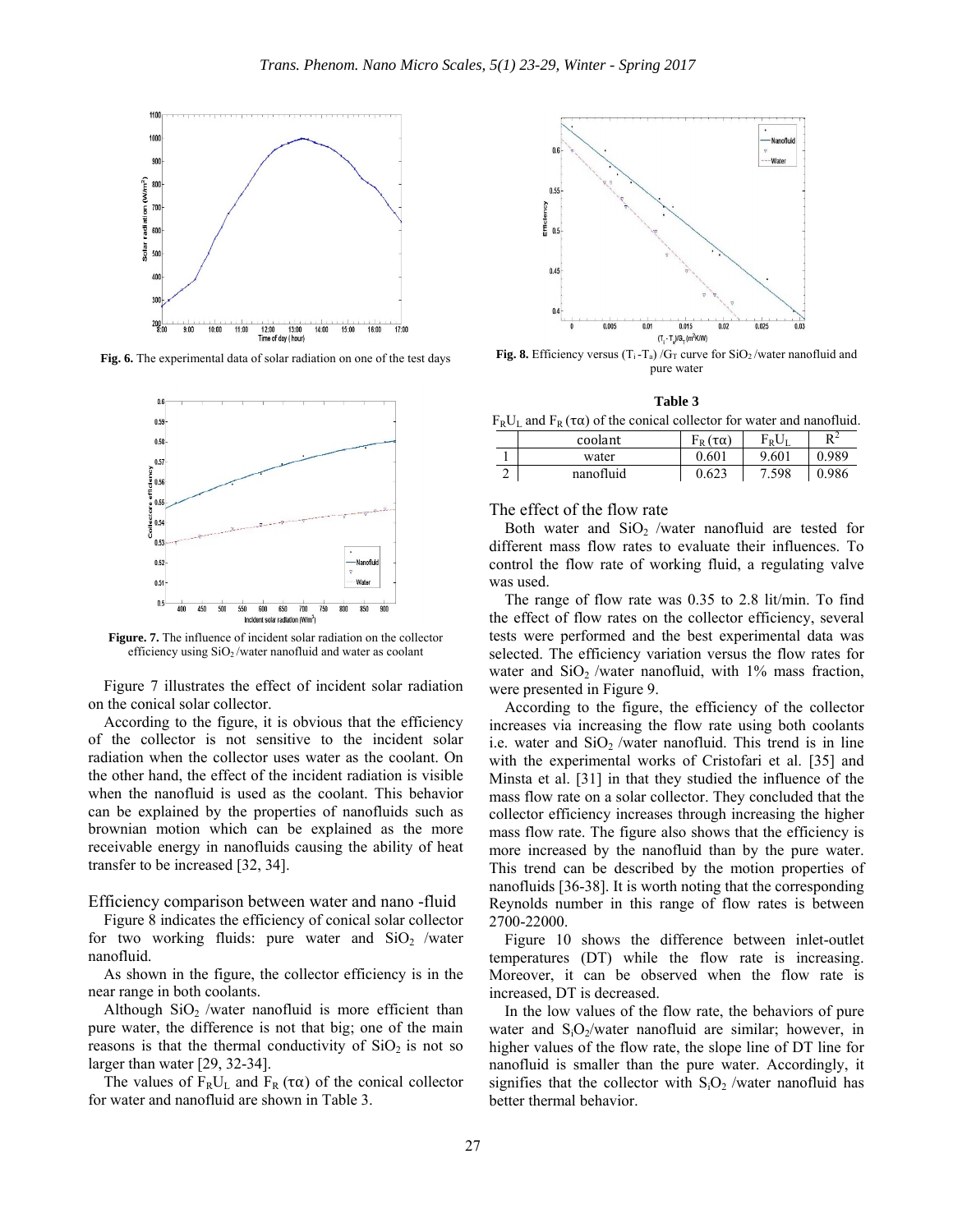

Fig. 9. The efficiency of conical collector with S<sub>i</sub>O<sub>2</sub>/water nanofluid and pure water for various flow rates



**Fig. 10.** The difference between inlet-outlet temperatures versus flow rate

## **Conclusions**

 As aforementioned, the present study experimentally investigated the performance of a 3-D symmetric conical solar collector with water and  $S_iO_2$  /water nanofluid, 1% mass fraction without surfactant, as the working fluids. The experiments performed based on ASHRAE standard 93-86 and at different flow rates between 0.35-2.8 lit/min. The findings of the study are summarized in the following:

 $\bullet$  S<sub>i</sub>O<sub>2</sub> /water nanofluid increases the efficiency of conical solar collector compared to the pure water.

 When the incident solar radiation increases, the collector efficiency with water as the coolant does not have very sensitive variation; however, for the nanofluid, the collector efficiency increases with very low slope by increasing in the incident solar radiation.

 The efficiency of conical solar collector increases through adding the mass flow rate. This behavior is similar in both using water and  $S_iO_2/water$  nanofluid; nevertheless, the nanofluid is more efficient than the pure water in the higher values of the flow rate.

 While the mass flow rate is increasing, the difference between inlet-outlet temperatures (DT) is decreasing. The decreasing trend of DT increasing in nanofluid is lower than that in the pure water. Authors' contribution The authors contributed equally to this work.

## **References**

- [1] M. Abdolzadeh, M. A. Mehrabian: The optimal slope angle for solar collectors in hot and dry parts of Iran, Energy Sources 34 (2012) 519-530.
- [2] Y. Tian, C. Y. Zhao, A review of solar collectors and thermal energy storage in solar thermal applications, Applied Energy 104 (2013) 538-553,.
- [3] S. Riffat, X. Zhao P. S. Doherrty: Developing a theoretical model to investigate thermal performance of a thin membrane heat-pipe solar collector, Applied Thermal Engineering 25(2005) 899-91.
- [4] JA. Duffie, WA. Beckman: Solar Engineering of Thermal Processes, New York Wiley (2013).
- [5] S. Kalogirou: Solar thermal collectors and applications, Progress in Energy and Combustion Science 30 (2004) 231-295.
- [6] S. Kalogirou: Prediction of flat plate collector performance parameters using artificial neural networks, Solar Energy 80 (2006) 248-259.
- [7] Z. Chen, S. Furbo, B. Perers, J. Fan A. Andersen: Efficiencies of flat plate solar collectors at different flow rates, Energy Procedia 30 (2012) 65-72. [8] N. Kumar, T. Chavda, HN. Mistry: A truncated
- pyramid non tracking type multipurpose solar cooker/hot water system, Applied Energy 87 (2010) 471-477.
- [9] LM. Ayompe, A. Duffy: Analysis of the thermal performance of a solar water heating systemwith flat plate collectors in a temperate climate, Applied Thermal Engineering 58 (2013) 447-454.
- [10] T. Yousefi, E. Shojaeizadeh, F. Veysi, S. Zinadini: An experimental investigation on the effect of pH variation of MWCNT-H2O nanofluid on the efficiency of flat plate solar collector, Solar Energy 86 (2012) 771-779.
- [11] D. Han, Z. Meng, D. Wu, C. Zhang, H. Zhu: Thermal properties of carbon black aqueous nanofluids for solar absorption, Nanoscale Research Letter 6 (2011) 1-7.
- [12] H. Tyagi, P. Phelan, R. Prasher: Predited efficiency of a low-temperature nanfluid-based direct absorption solar collector, Journal of Solar Energy Engineering 131 (2009) 1-7.
- [13] RA. Taylor, PE. Phelan, <sup>T</sup>P. Otanicar, CA. Walker, M. Nguyen, S. Trimble, RS. Parsher: Applicability of nanofluids in high flux solar collectors, Journal of Renewable and Sustainable Energy 3 (2011) 023104.